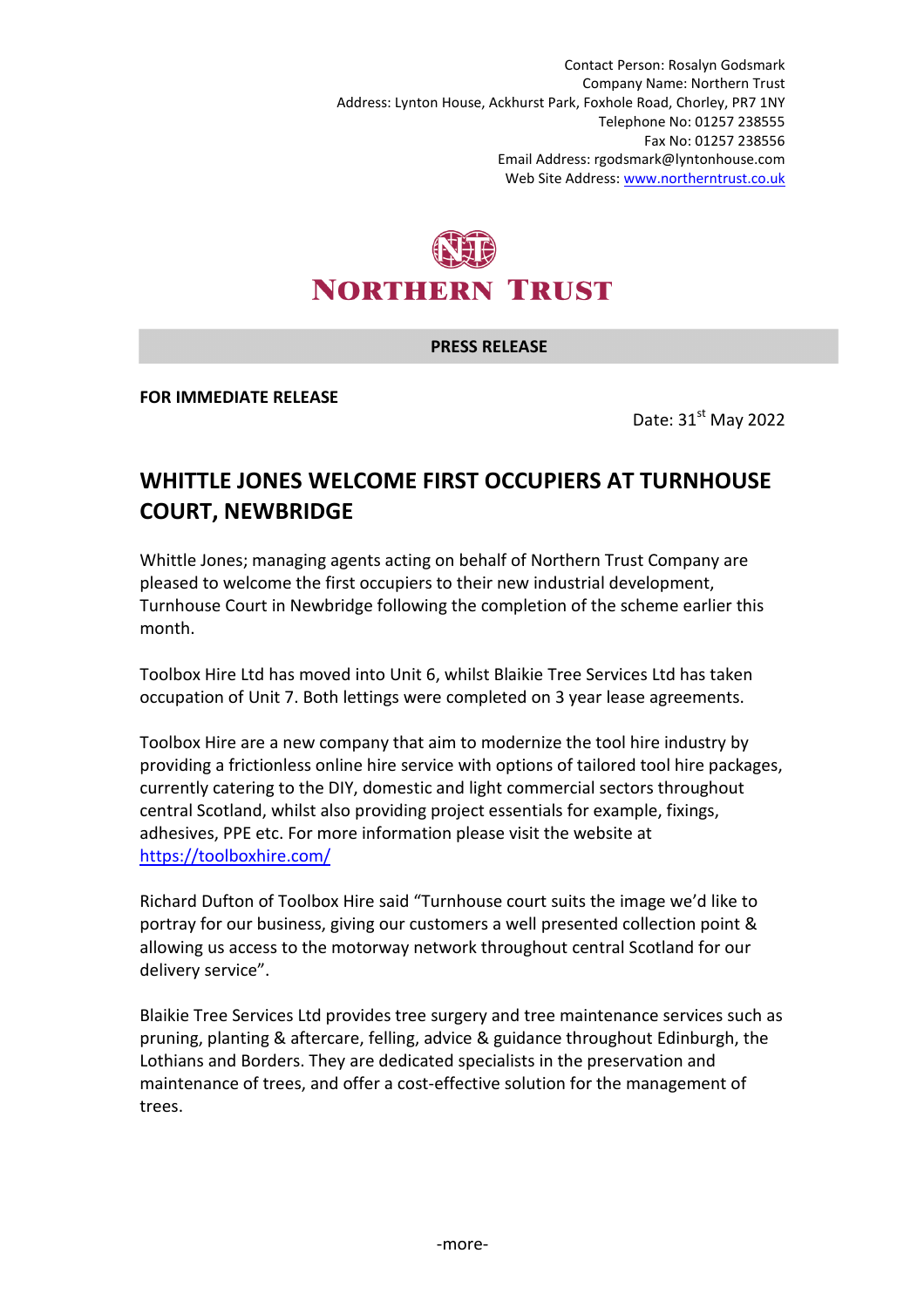David Blaikie, Director, Blaikie Tree Services Ltd, commented about their move to Turnhouse Court "We have just moved into our new unit at Turnhouse court. The location of our new premises is ideal for us, as it is just minutes away from three major link roads (M8,M9,M90). The estate is very clean and well maintained, which is great for us and our company image when we welcome new clients to our office. We are excited for the next few years in our new HQ." For more details on the company please visit https://blaikietreeservices.co.uk/

Turnhouse Court provides 14 industrial units totalling 29,044 sq ft; with units ranging in size from 1,089 sq ft up to 4,175 sq ft. The units are arranged over 3 terraced blocks with the central block incorporating back to back units.

The high specification units have been constructed with each unit incorporating integral office space, as well as benefitting from dedicated parking directly outside the property and generous circulation space.

Anne Maclaren, Regional Property Manager at Whittle Jones Scotland, said "I am pleased to welcome Toolbox Hire Ltd and Blaikie Tree Services Ltd to Turnhouse Court following the official launch of the development earlier this month. We have strong interest in the available space, and expect to be able to announce further lettings over the next few months."

Lewis Pentland, Director for Industrial and Logistics at Colliers, joint lettings agents on the scheme added "It's great to have secured our first tenants so soon after completion which was possible due to the simple tenancy agreements Northern Trust have in place at the development."

Turnhouse Court is situated in the heart of Newbridge, off Cliftonhall Road, close to the M9 and M8 interchange. There are also plans for a second phase of development incorporating four larger units arranged in a single terraced block with sizes from 8,877 sq ft up to 15,150 sq ft.

For more details on the Turnhouse Court or to register your interest in the available space you can visit the dedicated website at www.turnhousecourt.co.uk or contact one of the joint lettings agents at: Whittle Jones Scotland on 0131 220 4844 or Colliers on 0131 240 7523.

- **End –** 

*Notes to Editors:*

Press Enquiries; Northern Trust/Whittle Jones: Rosalyn Godsmark, 01257 238555 or rgodsmark@lyntonhouse.com

**Northern Trust** is a privately owned company, established in 1962, with a successful track record in property investment, development, land management and regeneration.

The existing property portfolio extends to over 8 million sq ft of industrial, trade counter and office parks, together with more than 5,000 acres of land throughout the UK, with circa 1,500 acres currently being promoted through the planning process for mixed use development.

**Northern Trust** works closely with house builders, local authorities and special purchasers in bringing forward regeneration opportunities; and secures planning for circa 2,000 new